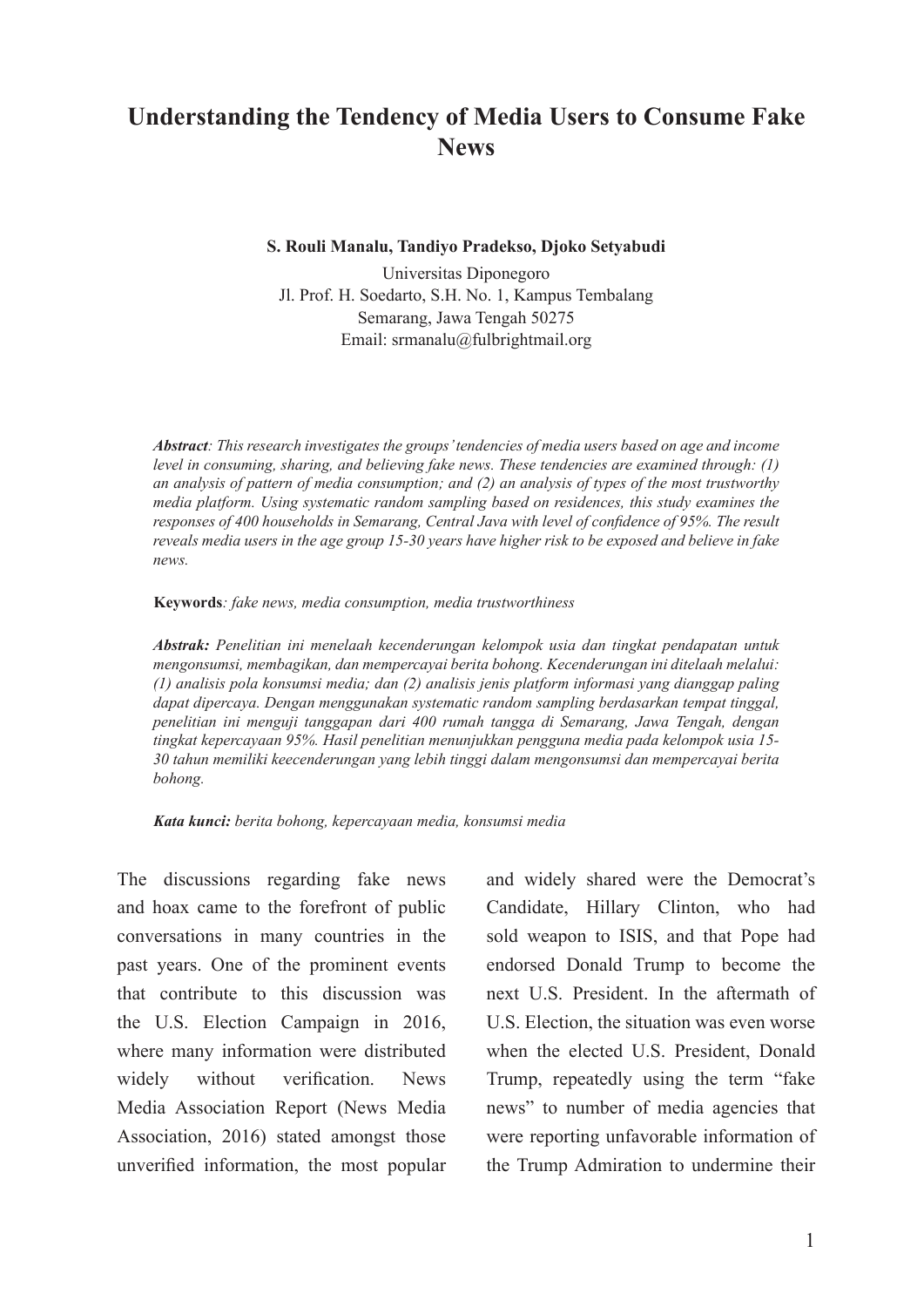journalism authority. CNN, ABC, CBS, and *New York Times* were among news agencies that labeled producing fake news by Donald Trump.

Not only in the U.S., the proliferation of hoax and heated discussion of fake news also taken place in Indonesia. The trend of sharing unverified news was started rapidly in the Presidential Election Campaign in 2014, and then intensified in the Gubernatorial Election Campaign of DKI Jakarta in 2017. Articles in *Harian KOMPAS* stated in its report (Hoaks Politik Dominan, 2017; Hoaks, dari Era Soekarno Hingga Kini, 2017) that many of those distributed fake news revolved around political issues. It further noted the massive production of fake news contents which were made possible by such elaborate team works. These teams were in possession of organized work divisions that involve producers, supporters, and followers. In the case of DKI Jakarta Gubernatorial Election, the report noted that fake news were often contain with views expressing hatred and manipulation of religious and racial sentiments. Hence, the sectarian issues became the main material for fabricated news with the intention to influence the outcome of the election.

A survey from the Indonesian Telematics Society or MASTEL (Masyarakat Telematika Indonesia, 2017) to 1.116 respondents, reports that people continuously exposed to fake news in their daily online interactions. Respondents admit that 9,8% of the false news they received were social-political news related to the election of regional leaders and the works of the government. The lies were mostly spread through social media (92,4 %), online conversation apps like Line, WhatsApp, and Telegram (62,8%), websites (34,9%), television (8,7%), print media (5%), email (3,1%), and radio (1,2%). Thus, online media are increasingly popular in the dissemination of fake news. With its affordances to spread information rapidly and widely in the vast network of users, online media also became the potential tool in spreading vicious, deceptive, and fabricated information.

The problem of fake news becomes consequential when people or media users do not recognize some particular news as fabricated news, and respond to those news as truth. It would have the possibility to lead to the emergence of conflict at various levels and contexts (Karlova & Fisher, 2013; Rojecki & Meraz, 2016; Allcot & Gentzkow, 2017). Thus, it is important to understand what news can be counted as fake news. Allcot and Gentzkow (2017) offer a helpful definition of fake news that differentiates it from verified news. They define fake news as "news articles that are intentionally and verifiably false and could mislead readers" (Allcot & Gentzkow, 2017, p. 213). From this definition, we can see there are at least two elements of fake news: (1) form of fabrication, and (2) contains deception with the intention to mislead readers. Thus, one characteristic of fake news that almost all people agree on is that it has the possibility of misleading others.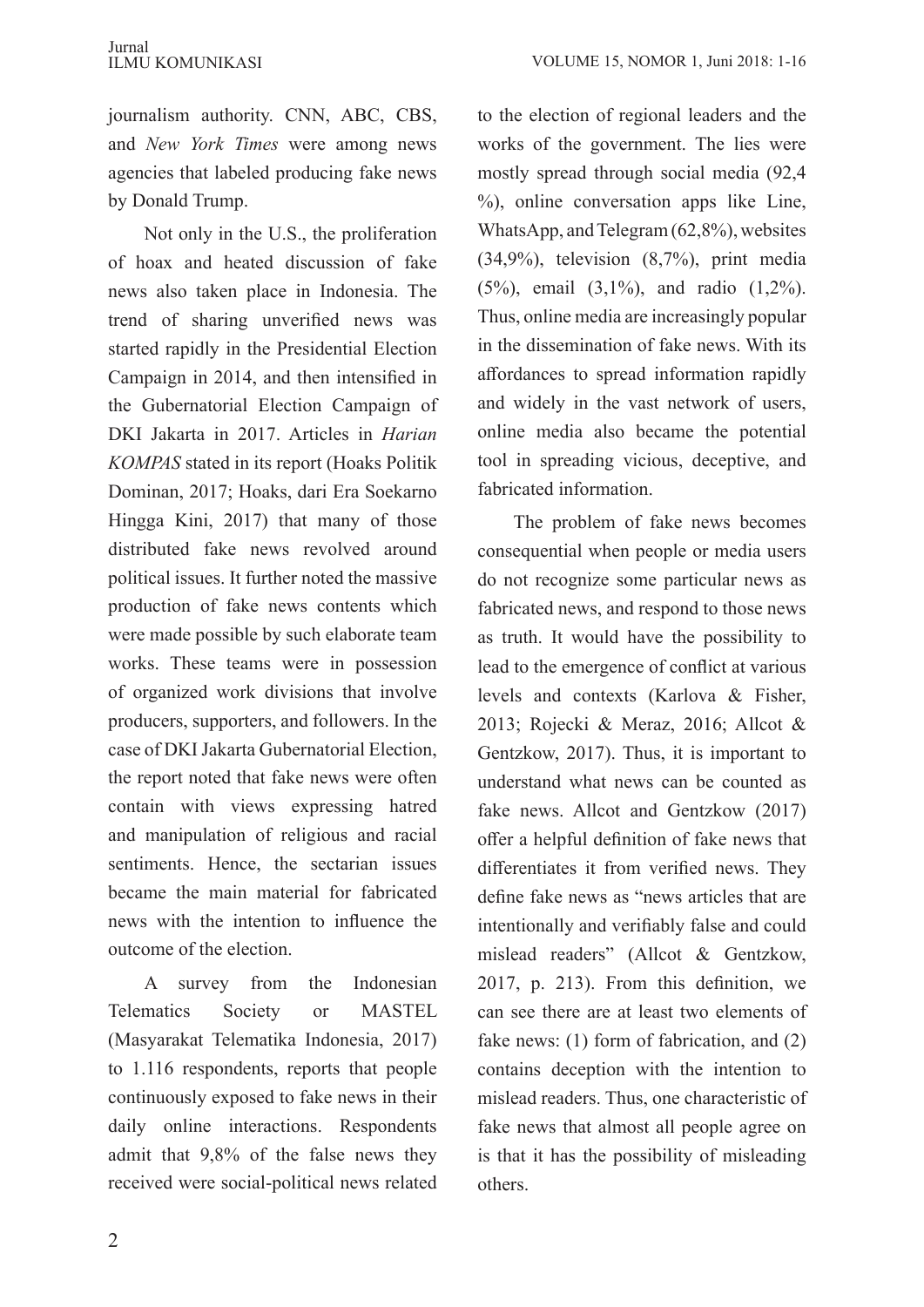Fallis (2015, p. 402) also makes a contribution to the identification of inaccurate news content and defines two categories of misleading news or misleading information. The first category is disinformation, which is information that is deliberately created and distributed in order to deceive others. Most forms of disinformation such as fake news and propaganda are misleading information because the source of information intentionally aims to deceive others. The second category of misleading information, according to Fallis (2015, p. 402), is misinformation, which is information that is incorrect or inaccurate as a result of errors, omissions, and biases.

The categories proposed by Fallis (2015, p. 402) provide distinction of fake news based on the intention of the creator or the disseminator. Disinformation is a deliberate creation of fake news, while misinformation is negligence or accident without a specific purpose. In addition, disinformation and misinformation does not seen from the effects or the result of the information, but from the substance of the information. Disinformation and misinformation are not misleading information only when someone is successfully deceived by that information. Disinformation and misinformation are still misleading information based on the substance of information that is not describing the actual situation and containing errors and inaccuracies that deviate from the actual situation.

One of the driving forces that foster the proliferation of false information of fake news is the change in media ecosystem.

The distribution of information is no longer simply in the hands of news media agencies and professional journalists, but it could also be in the hands of various new actors, which made possible by the affordances of information technology. This lead to a situation which is known as hybrid news system, where there is a process of amalgamation between the old and new information channels. The conception of the hybrid news system is proposed by Chadwick (2011, 2013) in his study of political news in British. Chadwick (2013, p. 21) describes the characteristics of current political communication as "a set of competing and overlapping logic of the media". Chadwick (2013, p. 159) mentions this current hybrid news system is characterized by high interdependence between old elites, new elites, and nonelite participants who construct as well as challenge meanings of the messages that flow and spread through the different channels of information.

In the hybrid news system, according to Chadwick (2013), mainstream media are under transition where they strive to adapt the presence of new technologies. This transformation not only limited in adopting new technology for their information channels and news delivery, but it is also updating journalistic practices by utilizing digital technology. The dissemination of information no longer relies solely on conventional channels, but also via the internet to spread information virally. Politicians are also quickly adapting to the complexity of information flows.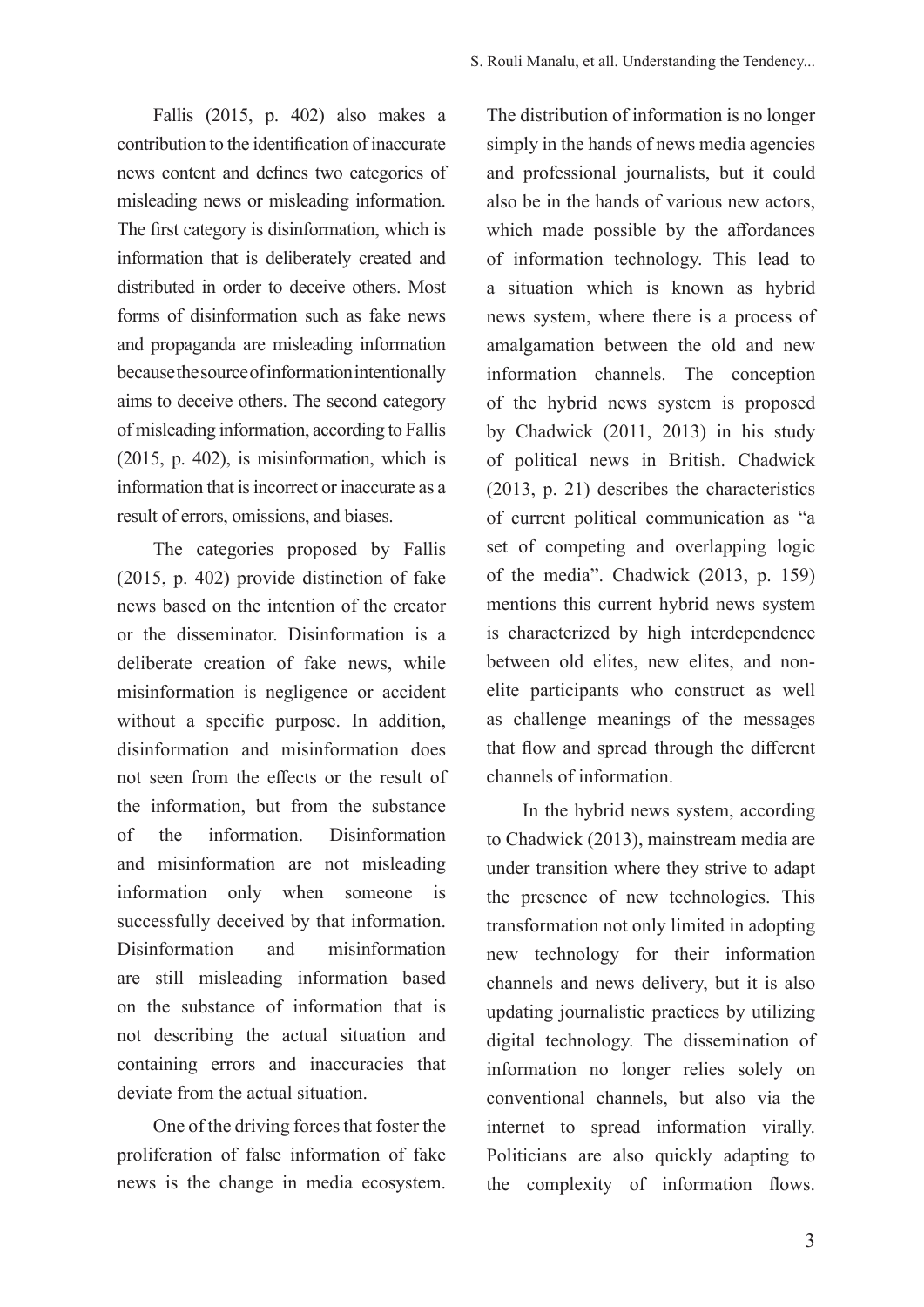Many politicians use diverse types of social media to communicate directly to their audiences or their constituents without any mediation from conventional media or journalists. This type of political communication is straightforward without any filtering, gate-keeping, or framing process from the media. It is not uncommon for public officials, such as the presidents, ministers, politicians, and parliamentarians to use their Twitter accounts to convey information, personal views, and comment on the latest issues in the community. These accounts can be official accounts related to public office (as part of an institutional social media account), as well as personal accounts (often declared as personal votes and views, and not institutional views).

In this hybrid news system, to extent Chadwick (2011, 2013) arguments, the views of politicians conveyed through their social media accounts have become part of news for mass media. Short opinion pieces from politicians are not uncommon end up to be news, and it could even go further as part of the headlines in various media outlets. Journalists themselves also use the social media to add comments or personal views which they could not convey via media channels where they work. This kind of opinions could also shape people perception on particular issues. These complex flows of information not only exist in developed countries, such as countries in North America and Europe, but also took place in the context of political news in Indonesia.

Changes not only happen in the way news media agencies produce news.

Changes also manifest in the ways readers or media users consume the news. The practice of sharing or disseminating information from various sources now characterizes information consumption. The ease of distributing information by copying and pasting information hyperlinks in social media is a common practice in reading news nowadays. News-readers can become news-spreaders. Thus, there is information abundance because readers can also be a source or disseminator of information (Hermida, Fletcher, Korell, & Logan, 2012).

Information abundance that is available in various channels prompts newsreaders to select the information to be consumed and disseminated based on their personal assessment of the quality and truthfulness of the information. According to Giglietto, Iannelli, Rossi, and Valeriani (2016, p. 10), evaluation of the truthfulness of information in the current information ecosystem can be based on three elements: (1) the source; (2) the story; and (3) the context of the information they obtain. In term of evaluation of truthfulness of the source, media organizations with good reputation are often regarded as credible information channels due to verification and check and re-check mechanisms. However, the issues of media concentration and conglomeration by a group of capital owners often make news content on mainstream media suspected of containing particular interests. The emergence of alternative media is increasingly becoming reference because it is considered more independent and has no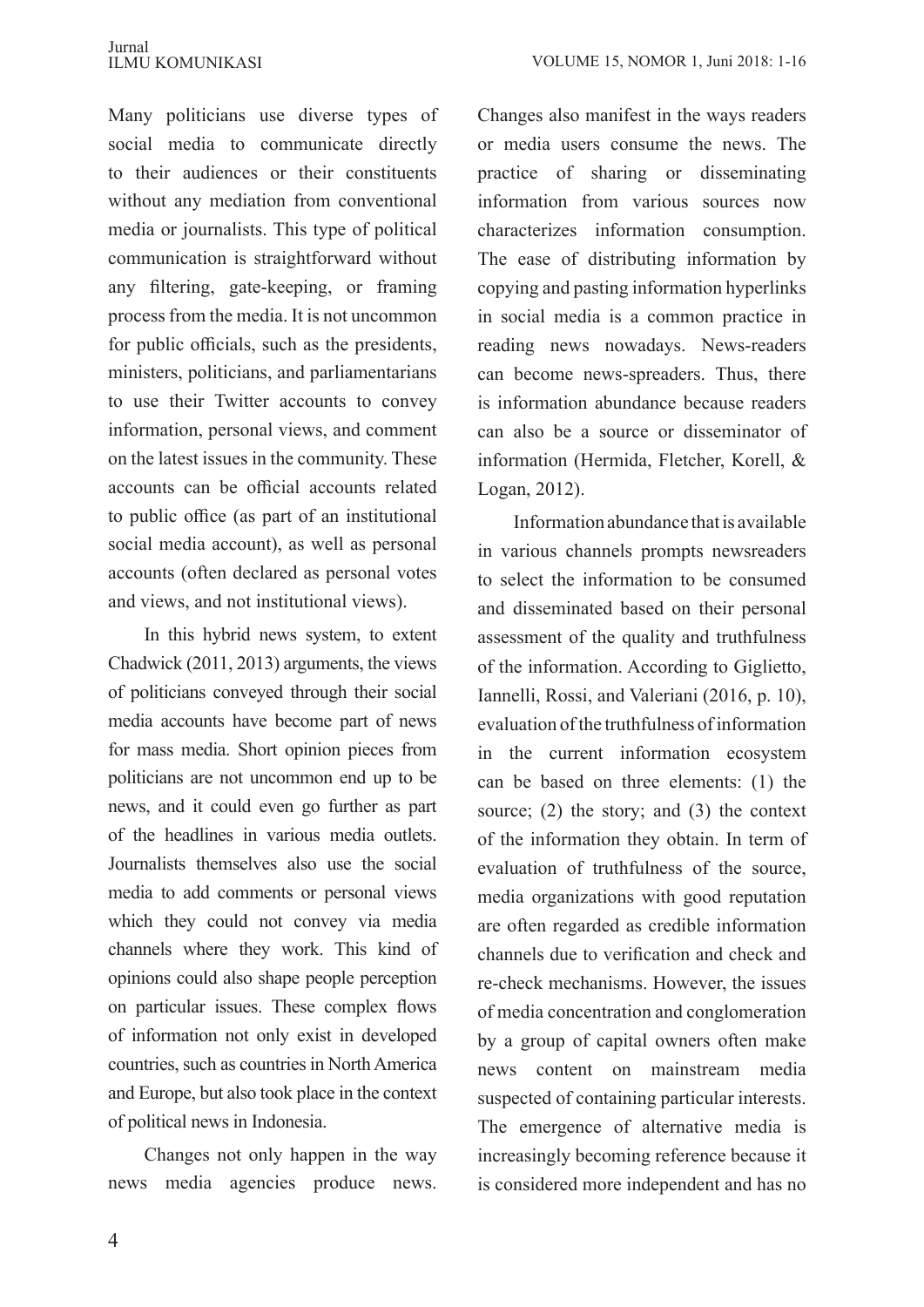economic interests that must be protected. But this does not necessarily solve the problem because at the same time there is an emergence of information sources that seems reliable but actually only disseminates information that cannot be justified as truth. This phenomenon raises the amount of information that contradicts each other and requires the reader to digest and to compare information.

In regards to evaluation of news content or story, Giglietto et al. (2016) state that individual tends to believe news that is not in contrary to his/her vision of the world as well as his/her personal beliefs and further reinforces existing beliefs. This is because individual would pay more attention to this kind of information and because it is easier to comprehend (Giglietto et al., 2016, p. 12). This often leads a person to only read and disseminate coherent information with his/her beliefs and worldviews of the world. Therefore, there is a tendency that users who are disseminating information through social media is often based on personal motive to reinforce her/his beliefs and influencing others to have the same belief.

Furthermore, in relation to evaluation of information truthfulness based the context of information, in the current situation that is characterized with 'information overload', Giglietto et al., (2016, p. 10) suggest that people would tend to have limited ability to process the content of information, and less capacity to evaluate whether they would get negative impact or benefit from particular information. This kind of situation is not only take place on the side of media users. Professional actors, such as journalists, also have possibility to experience information overload that lessen the ability to assess truthfulness of information. In the wake of terrorist attack or natural disaster, media organizations and journalist faced deluge of information in the short amount of time (Giglietto et al., 2016, p. 13). Thus, from these three elements (i.e. source, story, and context), we can see there are number of factors that determined users' perception of information truthfulness.

Another important factor that shapes pattern of information selection and consumption is age or generational difference among users. Marchi (2012, p. 248) notes that younger generation of media users, have the ability to monitor multiple media sites simultaneously, while the older adult users put more attention to one source of news at one time. This pattern often misunderstood by older generation as a reflection of inattention (Marchi, 2012, p. 248). If younger generation easily bouncing from one media to other media channel and have a broader knowledge (albeit sometime superficial) of various issues, on the other hand, an older generation would rather focus on smaller number of topics with more in-depth comprehension of those topics. Furthermore, Marchi (2012, p. 248) notes difference also can be found generally in the immediacy of information consumption. While older generation prefer to have particular hours of the day to consume information, younger generation choose to get the news instantly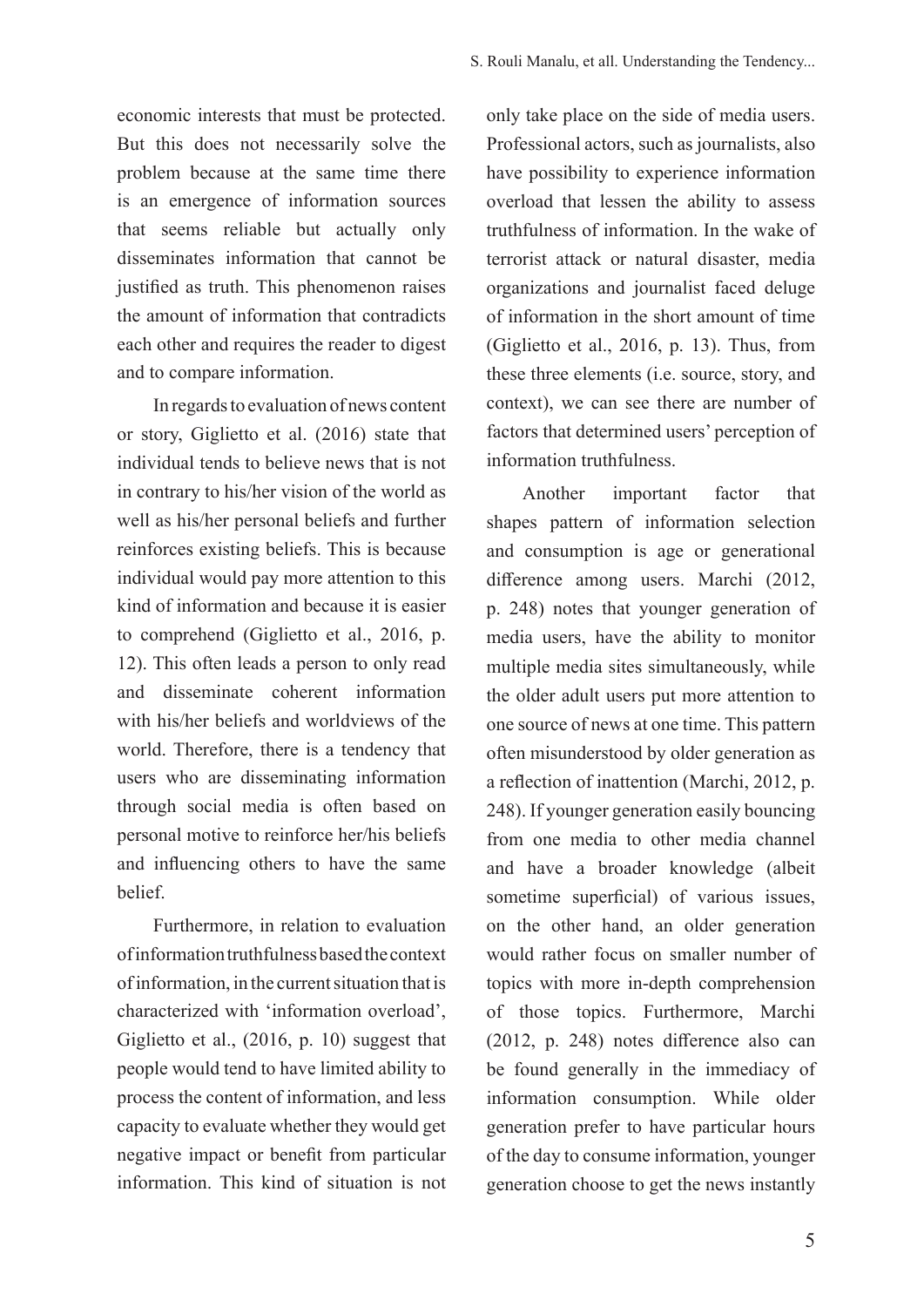whenever they want (Marchi, 2012, p. 248). Communication technology, such as the Internet and mobile phone, enables this type of media consumption for younger generation with all-time connection with sources of information.

However, younger generation's ability to obtain limitless information in the current Internet era is not always followed by their ability to evaluate the quality of information. Research shows that age also an important factor when it comes to tendency in believing or sharing false information. A research from Stanford History Education Group (2016, p. 10) reveals that middle school and high school students in the U.S. have a low ability to differentiate fake news from real news. When students are presented with several different articles, they are failed to differentiate the sponsored contents from the real news stories (Stanford History Education Group, 2016, p. 10). Most of students also accept photographs presented in the study as portraying reality or fact without verifying the source, or asking further where the pictures came from (Stanford History Education Group, 2016, p. 17). Surprisingly, many students also show low ability to notice the difference between real news accounts from what looked like similar news account on social media. Students also have a low ability to determine sources of tweets and to evaluate the validity of information contained in them. Hence, this study shows although there is a general belief that young generations are fluent in using social media and many internet applications, and that they are relatively savvy in producing and appropriating various digital content, their ability is not equally strong in evaluating the truth value and the credibility of the content.

In short, the proliferation of fake, false, or fabricated news cannot be separated from the complex transformation of information ecosystem. It was driven by the use of information technology and the Internet in news production, distribution, and consumption. The shifting practices of media production by news agencies as well as shifting practices in media consumption by newsreaders or media users make room in production and distribution of unverifiable information.

This study focuses on the side of the newsreaders or media users to see the users' characters who have tendency to consume and distribute fake news, particularly among the media users in Indonesia. Building on previous studies, this research use age as determinant factor which added with the level of income. This tendency is investigated through the examination of the pattern of news consumptions and the assessment of news channel that is perceived the most trustworthy or most credible. This study will yield media users' profile with propensity of consuming and distributing fake news.

## **METHOD**

This study is part of a broader study that is funded by competitive research grant from Faculty of Social and Political Sciences, Universitas Diponegoro. This research aims to investigate fake news in three different fronts. This first part is to conduct audience profiling with tendency to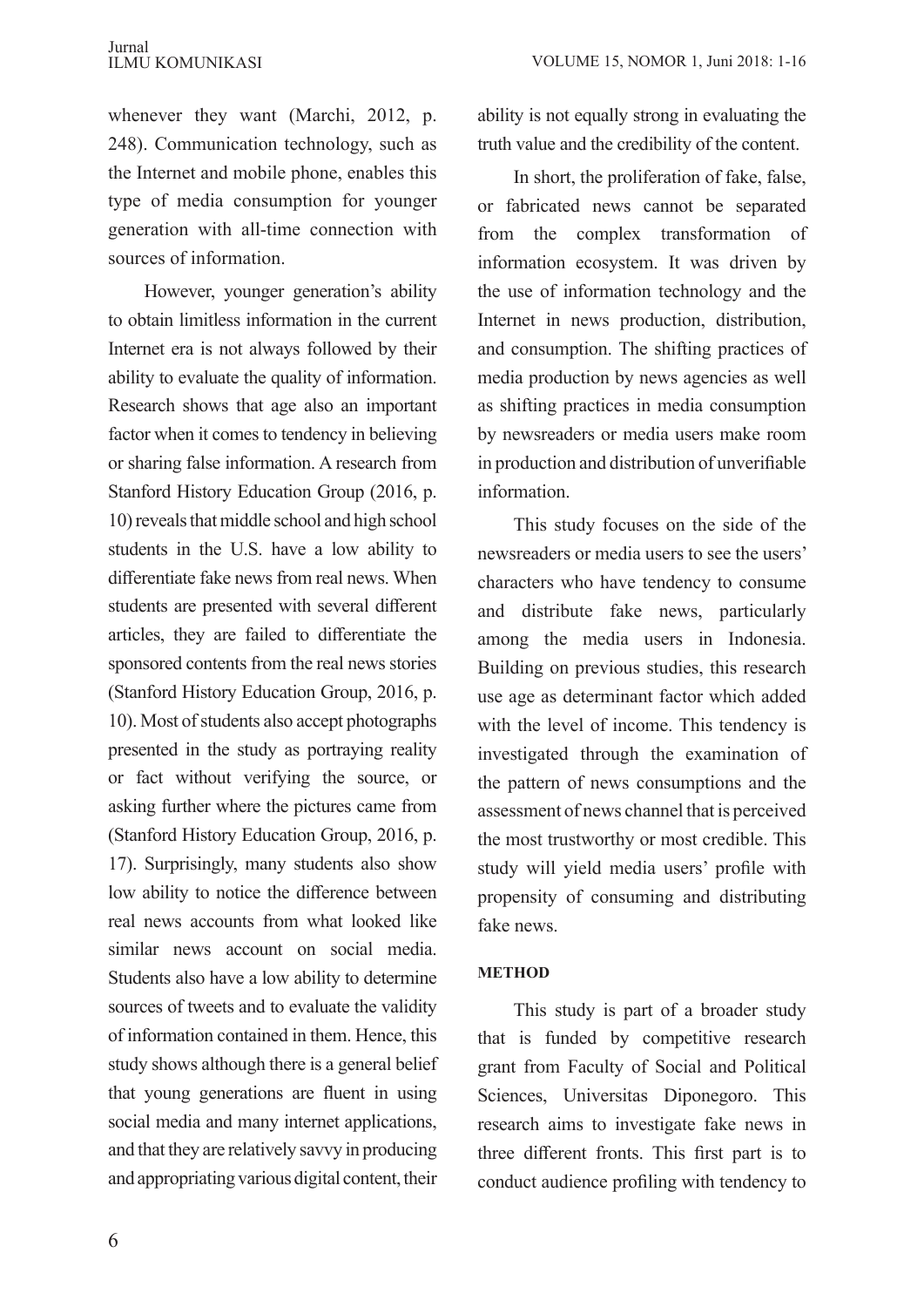consume and distribute fake news based on the pattern of media use and the assessment of news channel/media platform credibility and trustworthiness. The second part is to map out characteristics of false news and to trace the sources that are used to spread the information. The third part is to understand the behavior of audiences in the consumption, production, and reproduction of information through the media. This article presents the result of the first part of the study.

The data used for this study was collected using survey method. The research population is resident in Semarang city who actively use media, both mainstream media (i.e. television, newspapers, magazines, radio) and alternatives media (i.e. social media, weblogs, Youtube, etc.). The sampling technique which used is systematic random sampling by region. The number of respondents of this study is 400 that is determined with a level of confidence 95% and a margin of error of 5%. The determination of the respondents is done through several stages: from the determination of 5 zones (namely North, South, West, East and Central Semarang) to

the level of sub-districts (*kelurahan*), then to the level of *sub-kelurahan* (RW), and finally to the level of neighborhood (RT).

The data analysis is conducted by using descriptive statistical analysis. By using this analysis, this study can reveal the pattern of media use based on age and level of income. The data is further analyzed to see the perception of media trustworthiness based on age, and level of income of the respondents.

### **FINDINGS**

The result of the survey shows the composition of the respondent based on gender is male (40%) and female (60%). This composition was obtained naturally which means gender composition of the respondents is not predetermine before survey, but it was solely based on the availability of the household member that responded to the surveyors at the time the survey was conducted. Meanwhile, respondents' composition based on age are categorized into seven age groups (as shown in the Figure 1).



**Figure 1 Composition of Respondents Based on Age (Source: Researcher data, 2017)**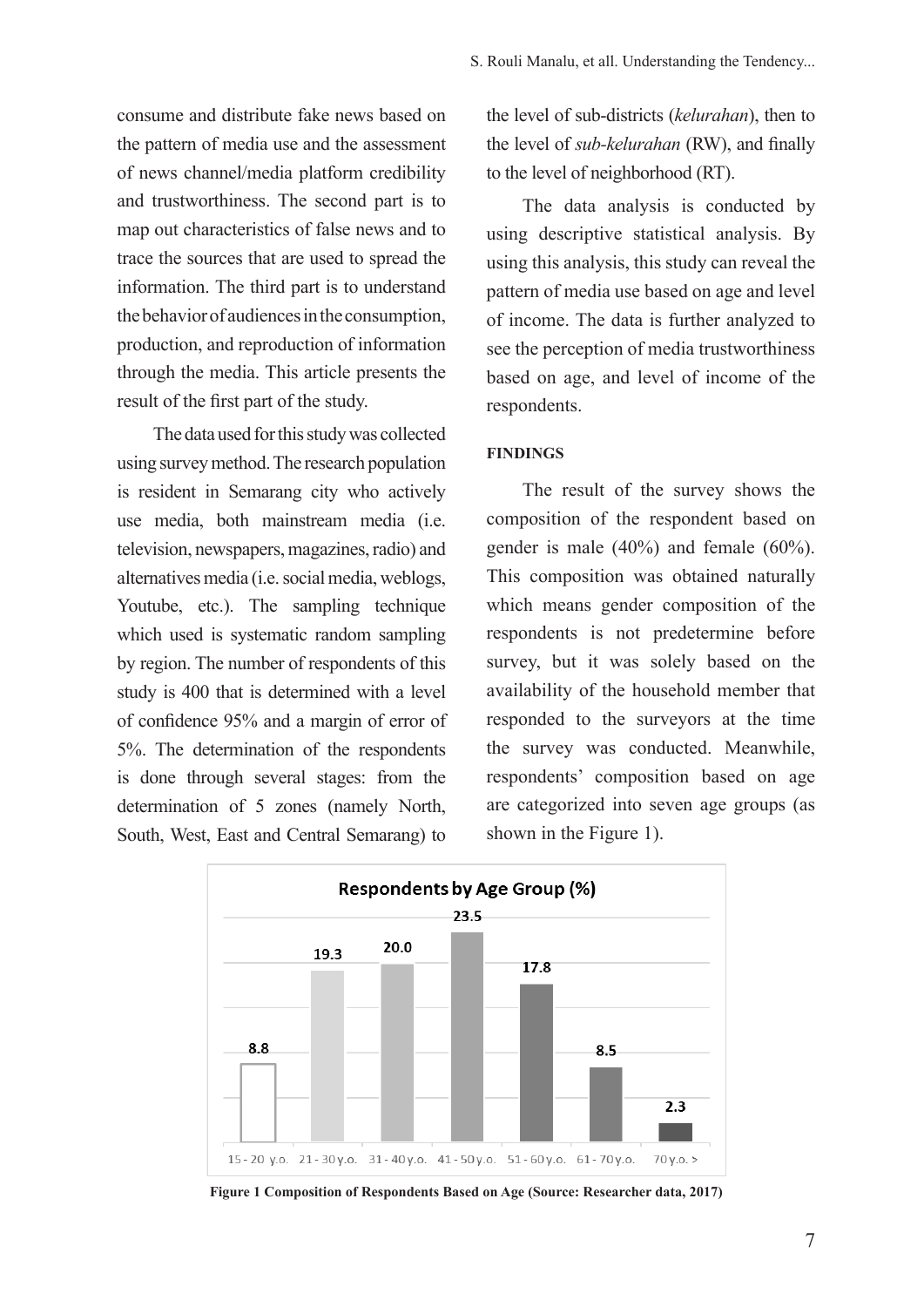The largest proportion of the respondents are in the age group of 41-50 years old (23%). Although it is not significantly different compare to respondents in the age group of 31-40 years old (20%) and 21-30 years old (19%). In short, the survey was able to obtain responses from young and adult population in the group of 21-50 years old. The age group of the respondents will be relevant to see the ways in which they use different information channels and different types of media. The age group of respondents will also show different preference of media and their perception of media trustworthiness and credibility.

The survey was able to obtain responses from respondents from different income groups. The largest proportion of the respondents' income start from Rp. 1.000.000 to Rp. 2.000.000 per month reach 45,8% (as shown in Figure 2). Information about this income is related to the respondents' preference and consumption of media to get their information will be explained in the next section.

The inquiry regarding pattern of media consumption uncovers the ways, and through which channel, the respondents obtain their information and how different



**Figure 2 Composition of Respondents Based on Income Level (Source: Researcher data, 2017)**



**Figure 3 Respondents' Pattern of Media Consumption Based on the Types of Channel (Source: Researcher data, 2017)**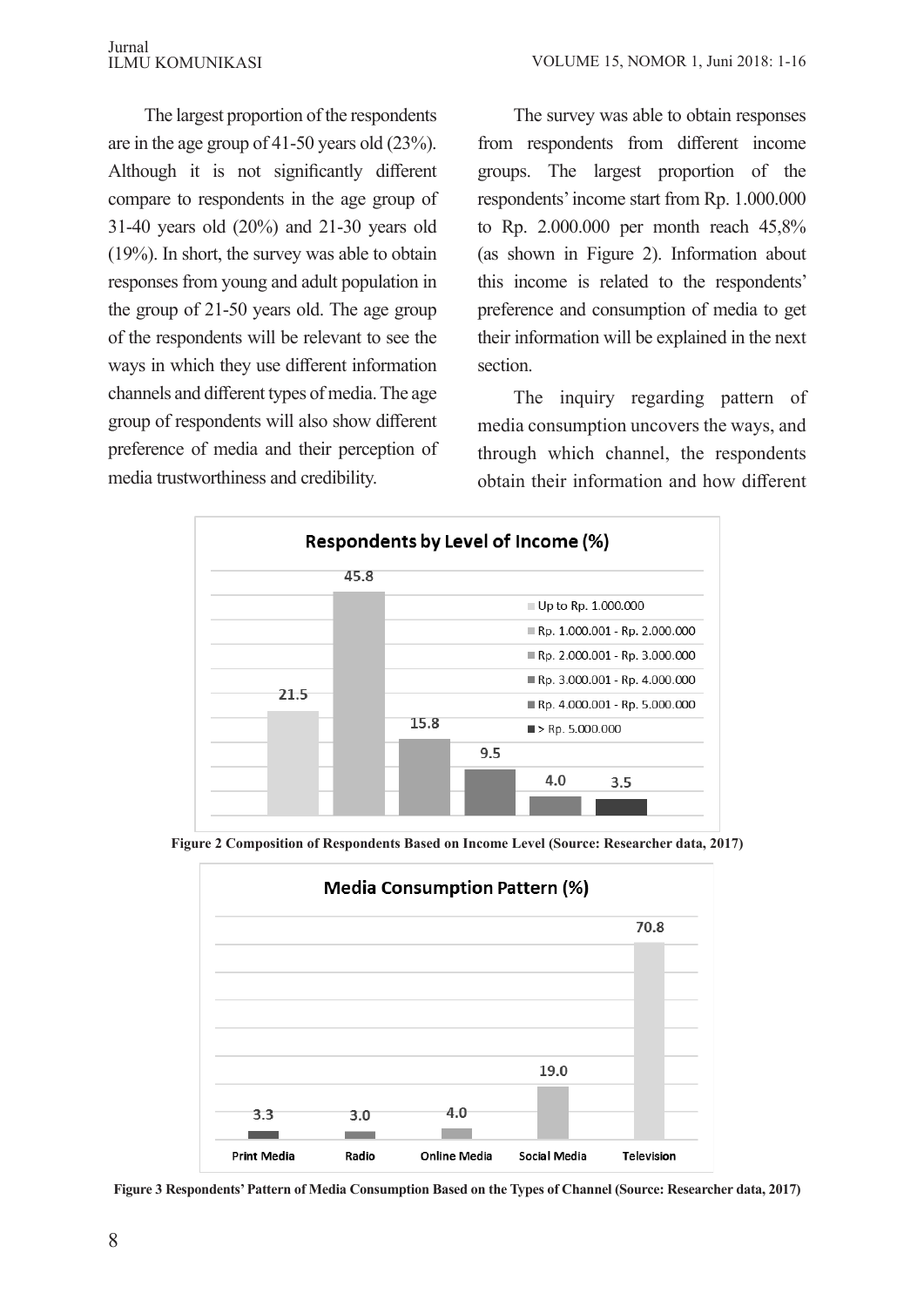age groups prefer different types of channel of information. The result of the survey shows that overall respondents used predominantly television as information channel to acquire their information and entertainment. This medium is still the most accessible channel of information, in which overwhelmingly 70.8% of the respondents said that television content is the most consumed information in their daily life.

The majority of the respondents mentioned two types of television watching pattern based on the time spending in watching. First, the group of respondents who spend four hours on average watching television in a day (20%). Second, the group of respondents who spend more than seven hours on average in watching television in a day (21,5%). Large numbers of the respondents also asserted that they have more than one unit of television in their home, for several respondents it is even up to three to four units. The placement of this television can be in living room, family room, and bedroom. This indicates that television has a very close connection with respondents' daily and family life. The fact that some respondents spend seven hours watching television means watching TV is counted one-third of their average daily activities. Among many television channels that can be watched nationally in Indonesia, the top three that is reported as the most frequently watch is Indosiar (20,5%), ANTV (18,3%), and RCTI (15,5%).

The second medium that is become the most used to obtain information is the combination of social media and other online channels (i.e. news portal, website, blogs, etc.). Many respondents mentioned that they use more than one social media in their daily use, even small number of the respondents mentioned that they use five to six social media. These social media can be Facebook, Twitters, Instagram, Path, and a number of mobile chat applications, such as Line, Whatsapp, Telegram, etc. Respondents who use the combination of these two media counted up to 23% of the respondents. As for others respondents, a small group of them mentioned that they used radio (3%) and newspaper (3.3%) as the most consumed media to obtained information and entertainment.

If we look closely to the pattern of consumption based on the age groups, it can be seen that the largest number of respondents who mentioned that television is the most consumed mass media are in the age group of 41-70 years old. It seems that the older generation prefer this medium as their source of information and entertainment. This fact is somewhat contradictory to the younger age group (15-30 years old), where most of them use social media and other online platforms to get information and entertainment.

For those who are in the age of 21- 30 years old, both online media and social media are the most popular media. Looking closely to the 23% of respondents who said that they predominantly used online and social media to get information, almost half of them are in the age group of 21-30 years old (43,8% and 40,8%, as shown in Figure 4). The next age groups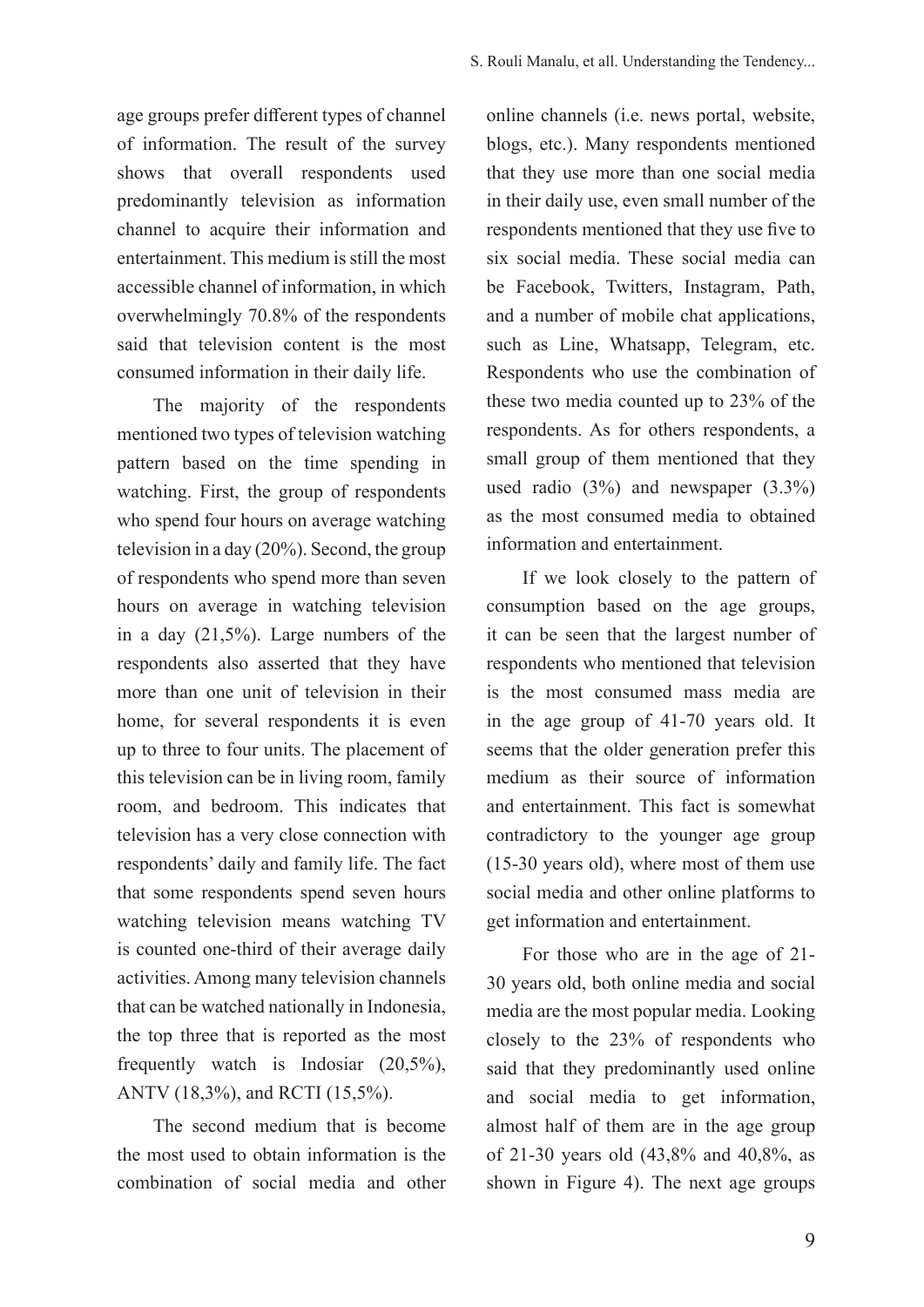who rely on online and social media are the group of 31-40 years old and 15-20 years old. Therefore, this survey conforms with general knowledge that the younger generations are those who are use and consume information distributed through social media and various online platforms. Generational gap also clearly shows through the result of the survey, where among 23% of the respondents of the research who said the users of online and social media, only less than 10% are from the age group of 41- 50 years old and 51-60 years old, and even smaller in the age group of 61-70 years old  $(1,3\%)$ .

For the other types of conventional media (i.e. radio and newspaper), it is interesting to see that the age group of 15-30 years in the survey no longer use newspaper and radio to access and to get information. There are several possible explanations for the lack of newspaper and radio use, as reveals in this research. One possible explanation is because media users have to buy or have to pay

something to access and read information on the newspaper. With the abundance of information available through online media and television that can be obtained for free (although users have to pay fee for Internet connection, this fee is not necessarily seen as cost to access information/news but also cost for other communication and entertainment purposes), less media users are willing to pay for information they get. Another possible explanation is related to the less practicality of newspaper to be read compare to online news media or social media that can be read anytime and anywhere through mobile devices.

As for the explanation of the lack of use of the radio, it is possible because a large number of radio channel in Semarang are predominantly contain with entertainment with less proportion of news content (although there are a small number of channel with news specialty). This situation causes many radio listeners see this medium as merely the source of entertainment, and not the source of news.



**Figure 4 Respondents' Pattern of Media Consumption Based on the Types of Channel (Source: Researcher data, 2017)**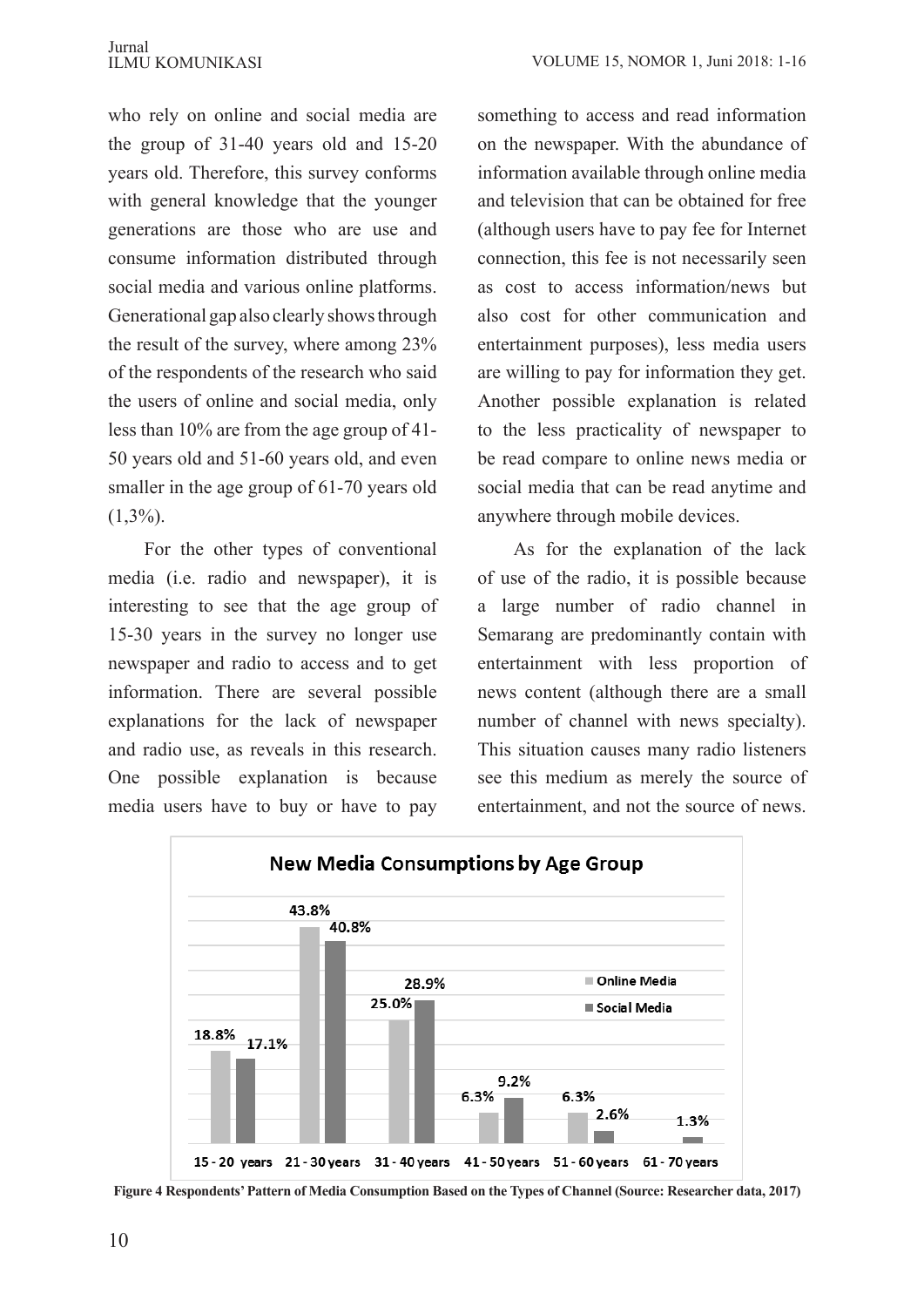The other possible explanation is because the less practicality of radio as compare to online media that can be accessed through mobile devices.

If we further look on the ways in which the pattern of media consumption different based on level of income, we can see that respondents with lower income level (up to Rp. 4.000.000) largely depend on television for their source of information. As for the groups of respondents with higher income level ( $>$  Rp 4.000.000) are starting to see online platforms and social media as the alternative source of information, although most of the time they rely on television as source of information and entertainment. The result of the survey shows the increasing number of the higher income level group no longer use television as the dominant source of information. Instead, they turn to online media as well as social media to fulfill their need of information.

The perception of media trustworthiness indicates the respondents' level of trust the

respondents have that one media channel delivers honest, accurate, and sound information. It also means that they would turn to that particular media in the situation where uncertainties occur. The result of the survey shows that large proportions of respondents asserted television is the most trusted media to deliver information, which accounted for 78,8% of the respondents. Not surprisingly, newspaper also considered as also one of the most trustworthy channel of information  $(7,8\%)$ .

Meanwhile, although relatively large proportion of media users utilized social media and other online platforms as to access their information, the level of confidence of these channels of information is relatively low. Only 4,5% of the respondents admit that social media is the most trusted source of information and only 5,8% assert that online platforms as the most trusted source of information. The level of confidence of radio is even lower, as the survey result shows only 0,5% of respondents



**Figure 5 Respondents' Perception regarding Media Trustworthiness (Source: Researcher data, 2017)**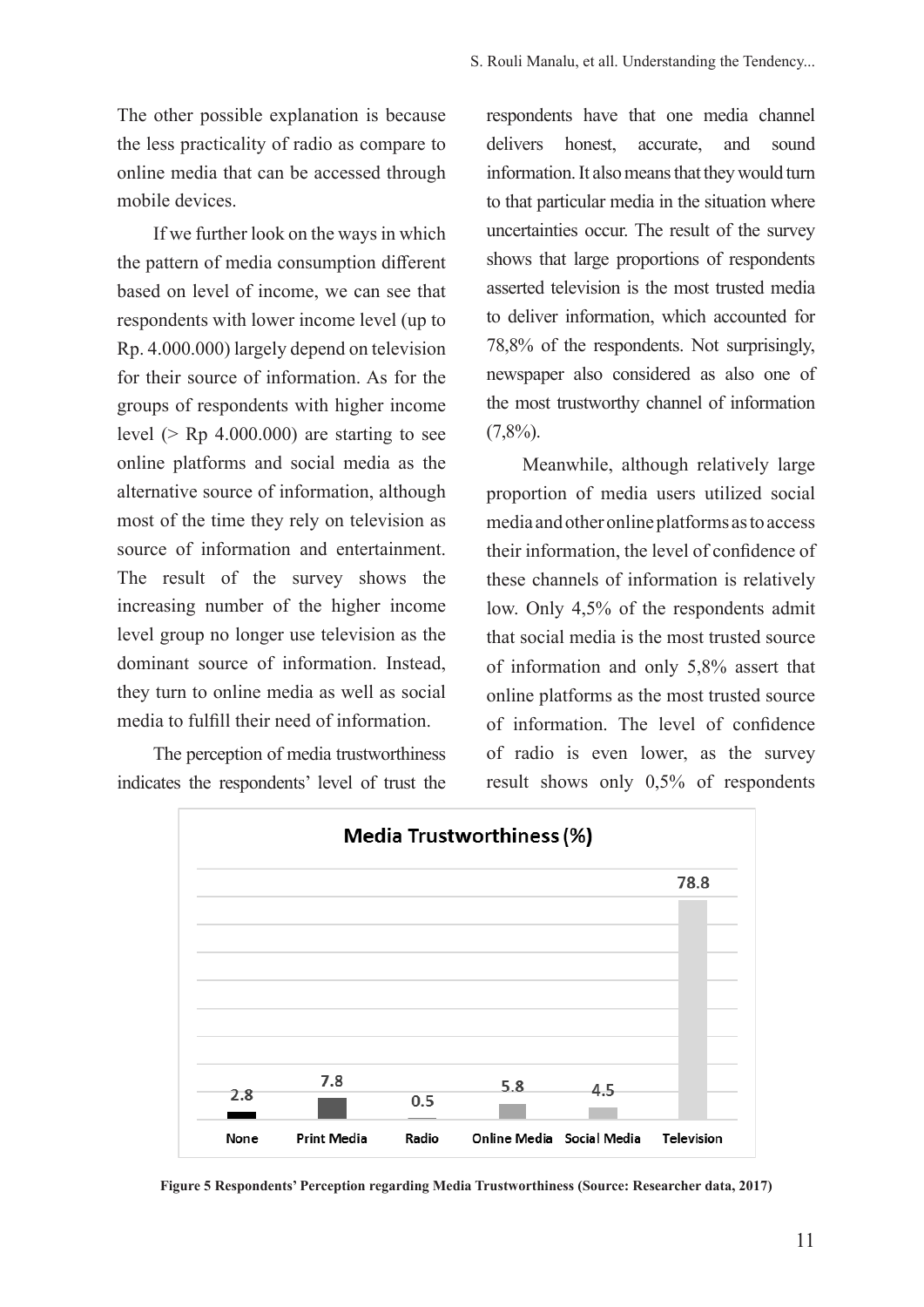considered radio as the most trustworthy media channel. It is important to note that there is also a group of respondents that have no confidence on either type of media to deliver trustworthy information. They see that television, social media, online platforms, radio, or newspapers cannot be depended on to deliver honest, fair, and accurate information. It can be said that this group of respondents has a fundamental skepticism on mass media.

Regarding the perception of media trustworthiness of different age groups, the survey shows that different age groups of respondents have different confidence level on mass media. As predicted, the respondents in the older age groups, from 41 years old to above, have more confidence in television and newspapers compare to other types of mass media. Further, there is no single respondent in these age groups (41 to >70 years old) that considered social media and various online platforms as trustworthy.

On the contrary, the younger generations media users (age group 15-30 years old) believe on social media and online platforms as the most trustworthy source on information. Although there are large number of respondents in this age group who still consider television is the most trustworthy media, but significant proportion admitted the trustworthiness of social media and online platforms as compare to different age groups. Among respondents who admitted that they have trust on new media, the highest proportions are in the age group of 21-30 years old and 31-40 years old.

In relation to the level of income, the groups of respondents who have the level of income from Rp 1.000.000 to Rp 3.000.000 (relatively low income level) see that television is the most trustworthy mass media and have more confidence with the information this medium presents. However, respondents with medium and relatively higher level of income (Rp



**Figure 6 Respondents' Perception regarding Media Trustworthiness based on Age Group (Source: Researcher data, 2017)**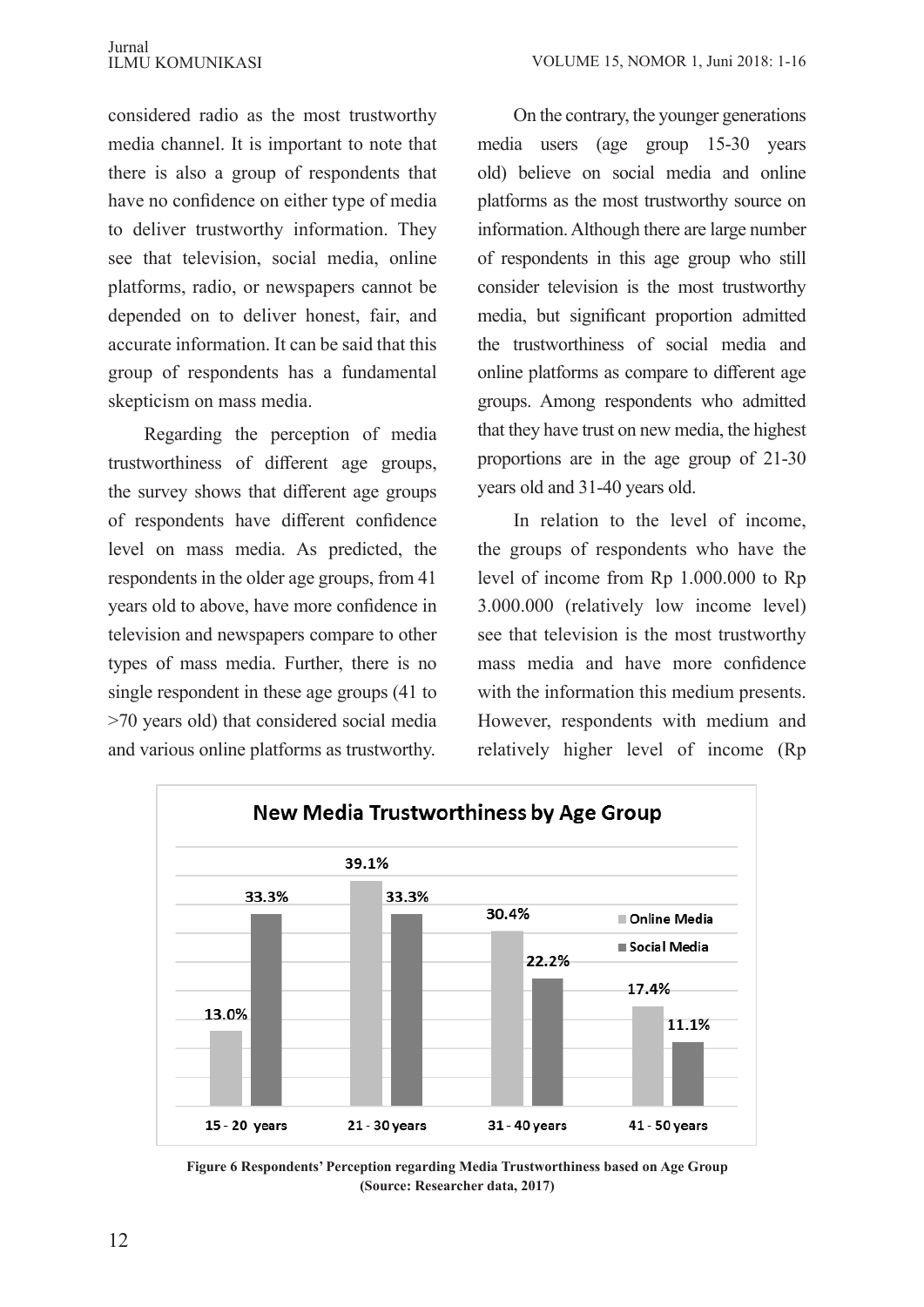4.000.000 up to  $>$  Rp 5.000.000) are not trusting information on television as high as the previous group. Although some of them have confidence on information on TV, reasonably numbers of people with higher income have more trust on newspaper and other online media.

## **DISCUSSION**

The survey data shows the terms of media pattern of consumption, the majority of the respondents are still rely heavily on television as a primary source of information. This is especially true in the group of older generation, particularly of those who are above 40 years old. On the contrary, less media users are relying on radio and newspaper as the main source of information, particularly those who are in the younger age group of 15-30 years old. There are even some of media users that admitted they are no longer use these media (i.e. radio and newspaper) and obtain their information from other sources.

However, although television is still the primary source of information, the group of younger generation (particularly the group of 15-30 years old) stated that they rely on social media and various online platforms to get and to fulfill their need of information. The vast amount and the diversity of information available on the Internet is indeed one to the strong features of this medium as compare to others, which attract this group of younger media users. Marchi (2012, p. 252) has indicated a number of reasons of why teenagers or younger users prefer to learn about current

event from social networking sites such as Facebook, YouTube, and various blogs. One of the reasons is that this medium of information allows them "to connect and contribute to ongoing conversations about news via posting comments and/or content on social networking sites and blogs". With this opportunity to provide feedback and commentary to the current affairs, reading or watching news on the Internet become more engaging activity compare to just passively watching news on television.

Another reason for younger generation to seek information through the Internet and social media is because teenager prefer to "self-tailor" their news, and because they see traditional news outlets "force-fed" the stories to them, which they find boring and less interesting (Marchi, 2012, p. 252). Teenagers see that the Internet and various social media also provide rooms for firsthand experiences and diverse perspectives (that also can be seen on the comment section), which they could actively seek if they are interested. Being exposed to many types of stories and different perspectives allow teenagers to consider their position on an issue and further develop their opinion on that particular issue (Marchi, 2012, p. 252). Nevertheless, Marchi (2012, p. 253) also acknowledge this "a la carte" news consumption among young generation raise a new concern that it could lead to the emergence of "echo chamber" in which individual only exposed themselves to information that match their own believe and strengthen their own conviction. This concern is become more significant in the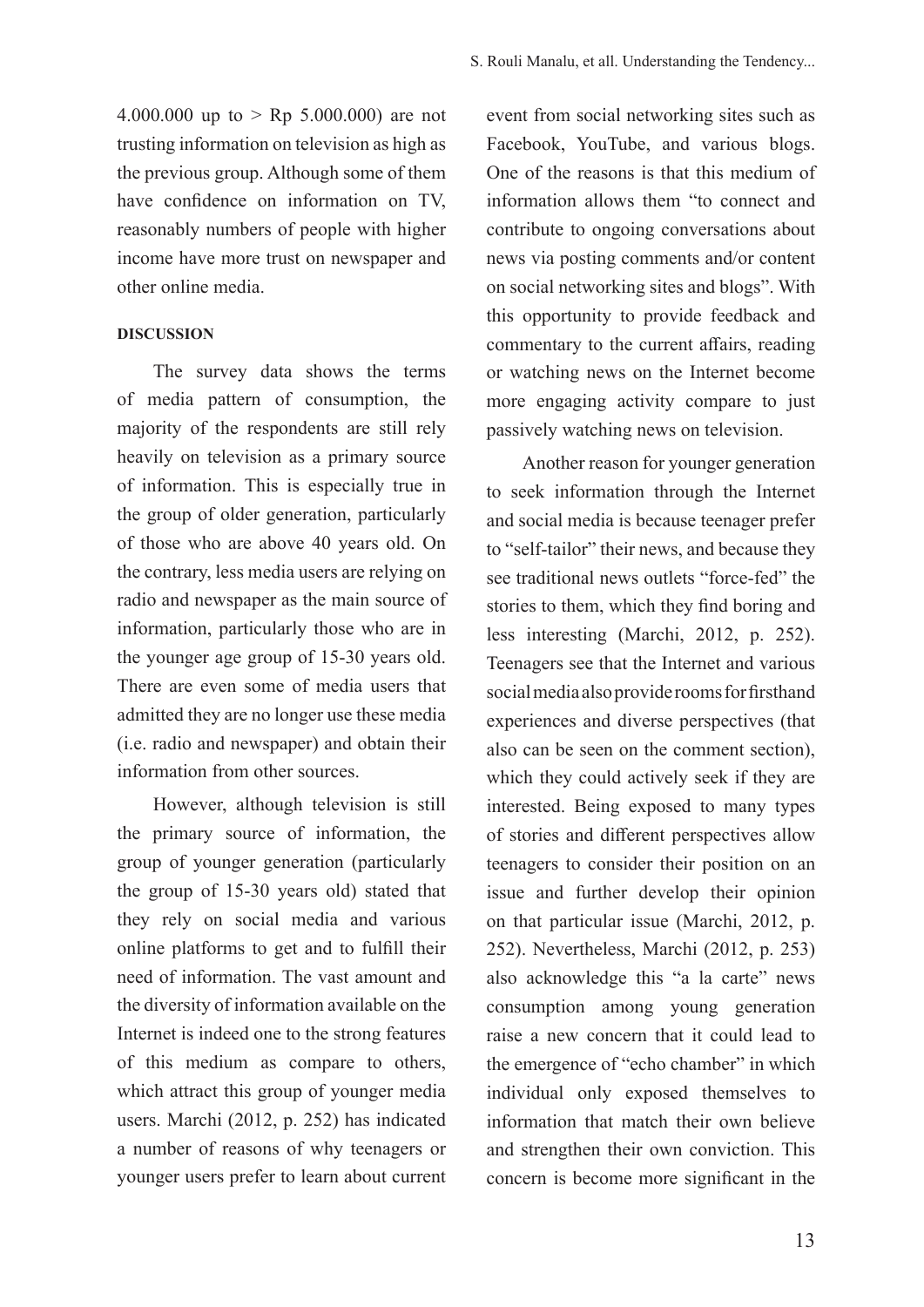pervasiveness of false information on the Internet and social media nowadays.

If we refer to the previous studies that asserted online and social media have large share for distribution fake news sites (Allcott & Gentzkow, 2017; News Media Association, 2017, Masyarakat Telematika Indonesia, 2017), then the groups of these young media users have the higher risk to be exposed to false information. It also means they have higher susceptibility to read and distribute fake news, with or without realizing it. In conjunction to this possibility of high exposure to false information, the tendency of younger generation to have lack of ability to differentiate false information from the real one (as shown in the finding of the Stanford History Education Group research, 2016) make them prone to trusting unverified information without further effort to do some cross-check. In addition to this age factor, this research also shows that media users with high consumption of information through online media and social media are those who have medium to high level of income. Therefore, based on these two factors, profile of media users with tendency to consume false information are those who are relatively young in age and with moderate and high level of income. Thus, if one were to conduct anti-fake news or anti-hoax campaign, these two factors should be taken into considerations.

Furthermore, in terms of perception of media trustworthiness, the largest proportions of the respondent still have confidence on conventional media, such as television and newspaper. The sound of authority of news and information is still perceived closely related to professional journalists and institutionalized media that are considered have gone through several editorial steps in preparing the information before delivering it to the readers/media users. However, an important note worth considering is the tendency of the younger generation (15-20 years old), who are most likely still in the school age, to believe the information from social media. The level of trust of this group age to the social media information are considerably high compare to other age group. This research see that it is quite concerning that relatively significant proportion of respondents in the age of 15- 20 years have confidence on information on social media and consider it as the most trustworthy channel of information, given that many unconfirmed sources and unverified information is flooding a number of social media platform.

Giglietto et al. (2016) and Marchi (2012) concern about echo-chamber which could be a logical explanation for this finding, in which they explain individuals would give greater attention and consideration to what is familiar with them since it is easier to understand. Consumption of information are done insofar it is feeding and sustaining their views of the world or understanding of a particular issue. Thus, the information on social media would sound factual and convincing if it is in line with users' interests. The fact that many times conventional media (such as TV channels and newspapers) in Indonesia rather obviously support some particular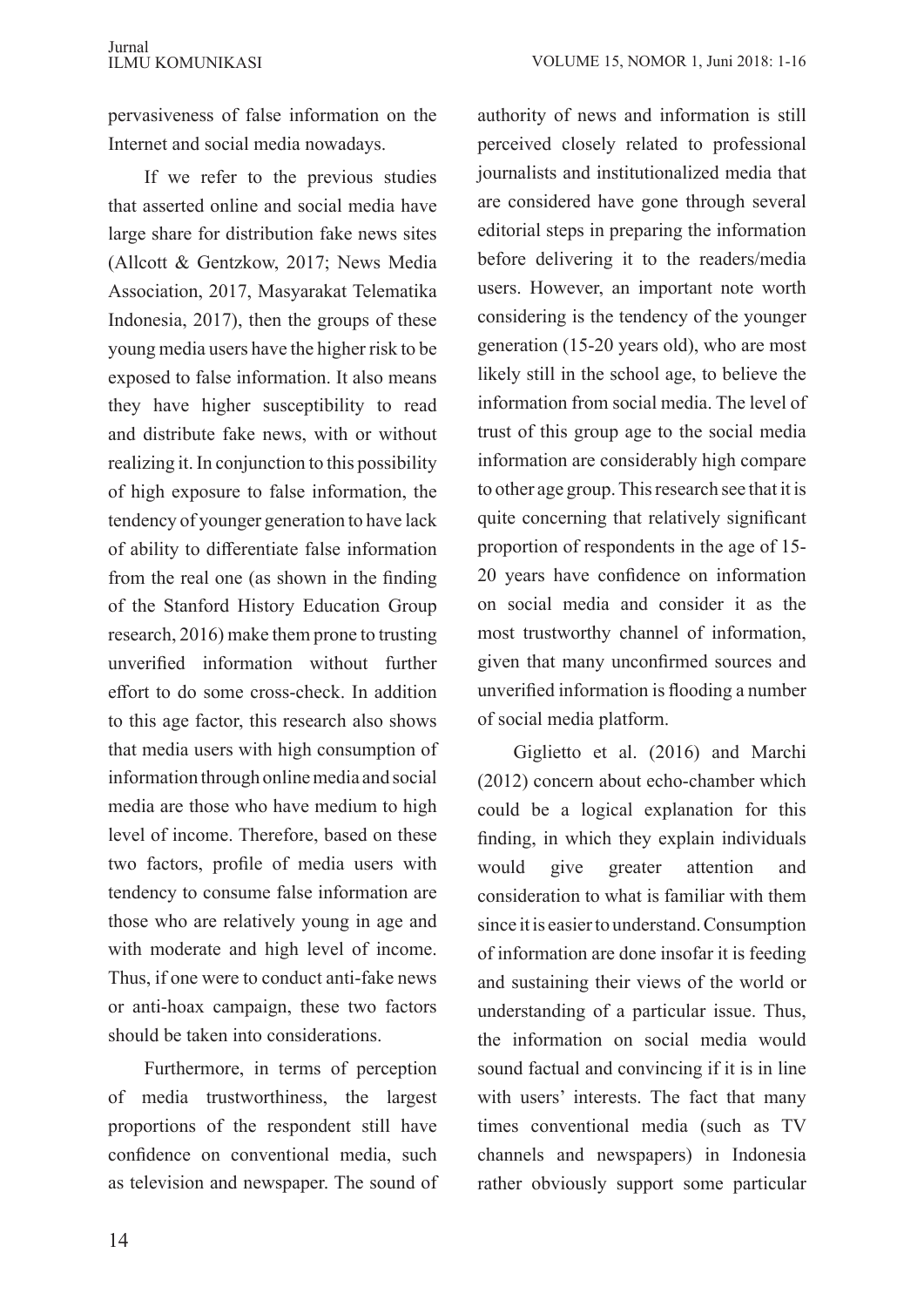political agendas lead to skepticism. This is where media bias is playing roles, although it does not mean it is equal to spreading false information. The high confidence to information in social media and various websites could also lead to spreading those information to closer networks, even sharing it publicly. This is part of the cycle in circulation of false information.

Therefore, it is important to recognize that if the younger generations' dependency on social media for their news consumption, and confidence to the truth-value of the information on this platform increasing, then, it is increasingly consequential to provide literacy to these younger generations to differentiate the fake news from the real one. As Stanford History Education Group (2016) noted, the fluency of the younger generation in using social media is not necessarily meant that they also easily assess credibility of information. Thus, the younger age groups are the media users who have the highest tendency to consume fake news. This situation leads to the urgency to provide digital literacy to this group to help them possess more ability to recognize the information worth considering and worth believing.

## **CONCLUSION**

This study finds that the proliferations of fake news are relate with the complex transformation of media ecology that brought about by the affordance of digital technology and various internet applications, particularly social media. The shifting practices have taken place in both production and distribution side of information as well as in consumption side of the information. This research observes a number of previous researches that investigate the tendencies of media users in consuming and distributing fake news, where the factors such as age and personal beliefs are some determinant in consuming fake news. This research, then, aims to examine the ways in which age and level of income were determining tendency to consume fake news.

The research result shows that based on the pattern of media consumption, the media users in the age group of 15-30 years old have the higher risk to be exposed to fake news. It also means that this age group was the media users with tendency to consume (and most likely to distribute) fake news. Meanwhile, based on the perception of media trustworthiness, this research also finds the younger group of media users, particularly the age group of 15-20 years old, was the age group who has tendency to believe on fake news. The result of this research, therefore, provides important information regarding who are the media users that should be targeted for literacy program to reduce, or even to eliminate, the distribution of fake news in public space.

## **REFERENCE**

- Allcott, H., & Gentzkow, M. (2017). Social media and fake news in the election 2016. *Journal of Economic Perspectives, 32*(2), 211–236.
- Chadwick, A. (2011). The political information cycle in a hybrid news system: The British prime minister and the "bullygate" affair. *International Journal of Press/Politics, 16*(1), 3-29.